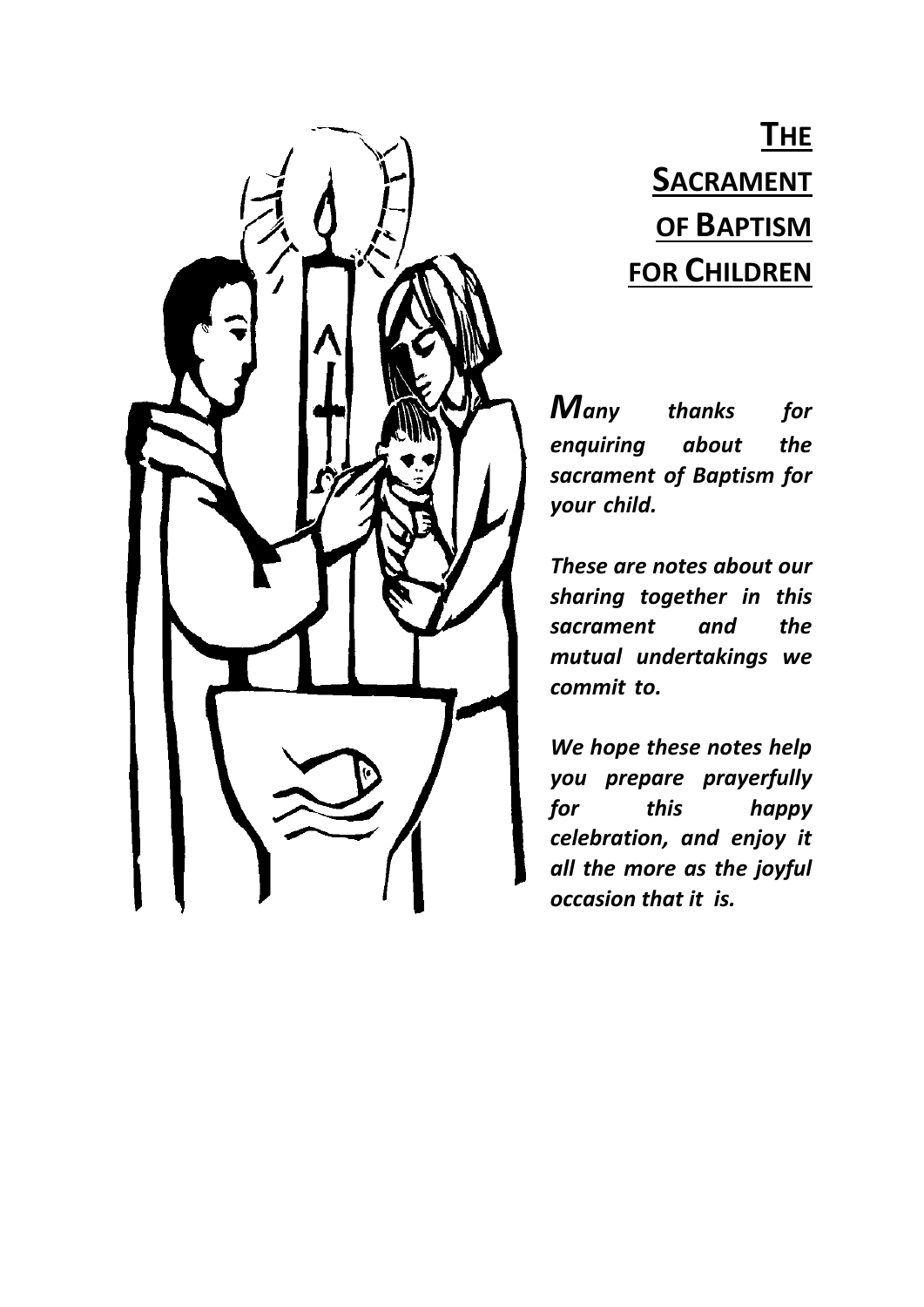- 1. As part of the preparation for baptism a few details are required and a form is attached. Please fill it in and send it back to the presbytery.
- 2. The form includes a declaration that you as a parent are asked to sign. It affirms the commitment that you publicly make during the Baptism ceremony to undertake the responsibility of bringing up your child "in the ways of the faith".
- 3. These responsibilities are summarized below. They go together, and each has equal importance to the others:
	- creating and sustaining a Christian family, based in love, commitment and Catholic values;
	- ensuring a Christian education for your child, often through attending Catholic school, as well as through home catechesis andlearning;
	- participation in your local Catholic parish, especially through regular attendance at Sunday Mass and presenting your child at the due time for the sacraments of Holy Communion, Confession and Confirmation.
- 4. We, as every Catholic parish, will do all we can to support you in each and all of these undertakings. Please let us know at any time what we can do to help you.
- 5. In choosing Godparents, please ensure that at least one of your child's Godparents is a practicing Catholic.

Also, that those who are not practicing Catholics are willing, in good conscience, to make the baptismal promises and to undertake to support you in the obligations and responsibilities of Christian parenthood.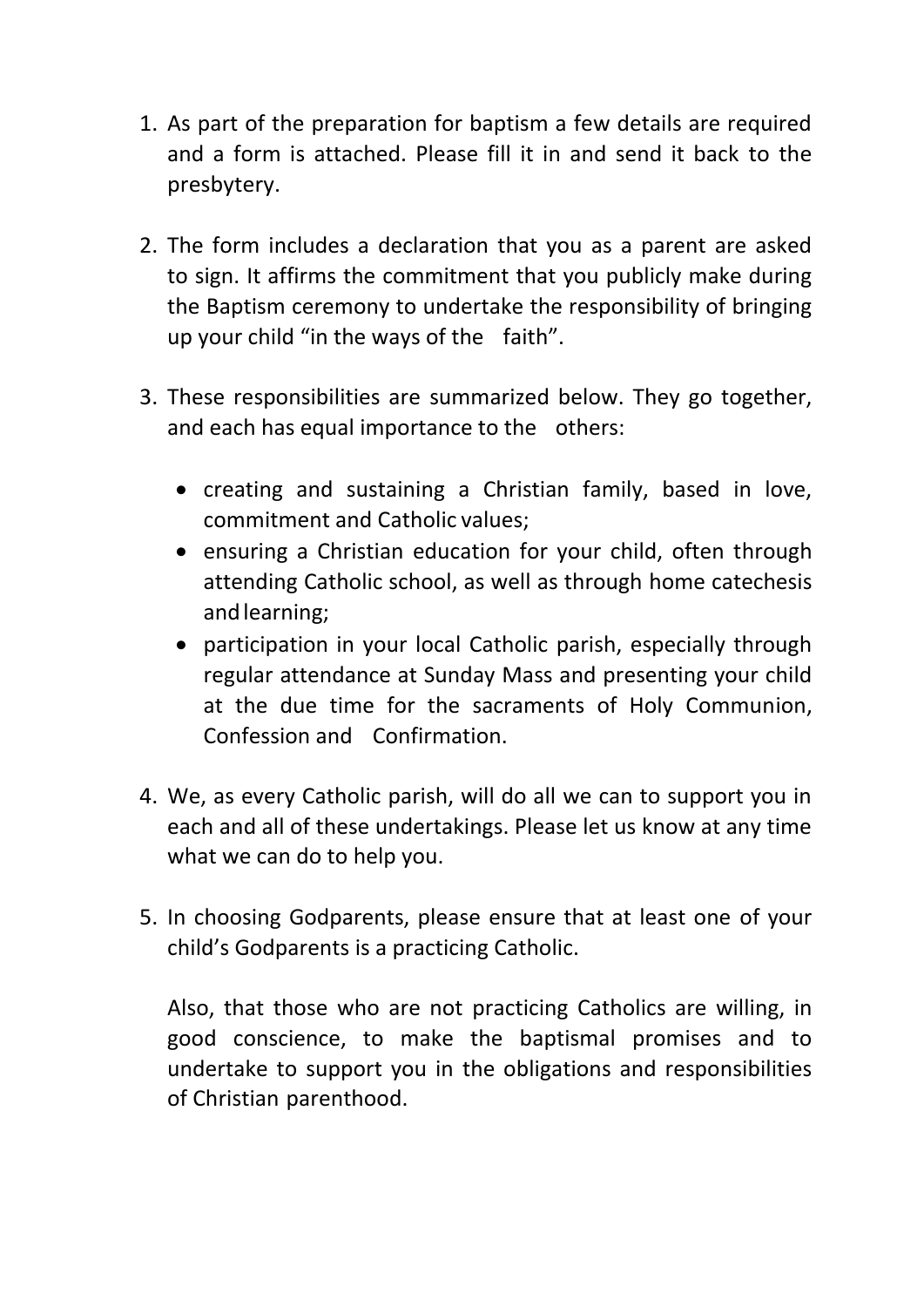There is no maximum number of Godparents.

As your child grows, please encourage those you choose as Godparents to share with you over the coming years in the undertakings solemnly and publicly made at this celebration.

- 6. During the Baptism ceremony you will be asked to:
	- *give* a Christian name to your child,
	- *pronounce* your own faith and repeat your baptismal promises,
	- *confirm* you understand all your duties of Christian parenthood,

 *commit* to bringing up your child in the ways and practice of the faith,

- *agree* therefore that this baptism takes place.
- 7. During the Baptism ceremony your child will be:
	- *named and traced* with the sign of the Cross,
	- *anointed* on the neck in preparation for baptism,
	- *baptized* with water (3 pouring's over the head),
	- *anointed* on the head with Chrism,
	- *presented* with the white garment you bring,
	- *receive* a candle lit from the Paschal Candle,
	- *blessed* on the mouth and ears.
- 8. The Godparents you have chosen will be asked to:
	- *share* with you in giving a Christian name to your child,
	- *commit* to supporting you in being a Christian parent,
	- *pronounce* their baptismal promises (or their content),
	- *agree* with you to this baptism taking place,
	- *pass on* the light of faith, by lighting a candle from the Paschal Candle for your child (one Godparent only)